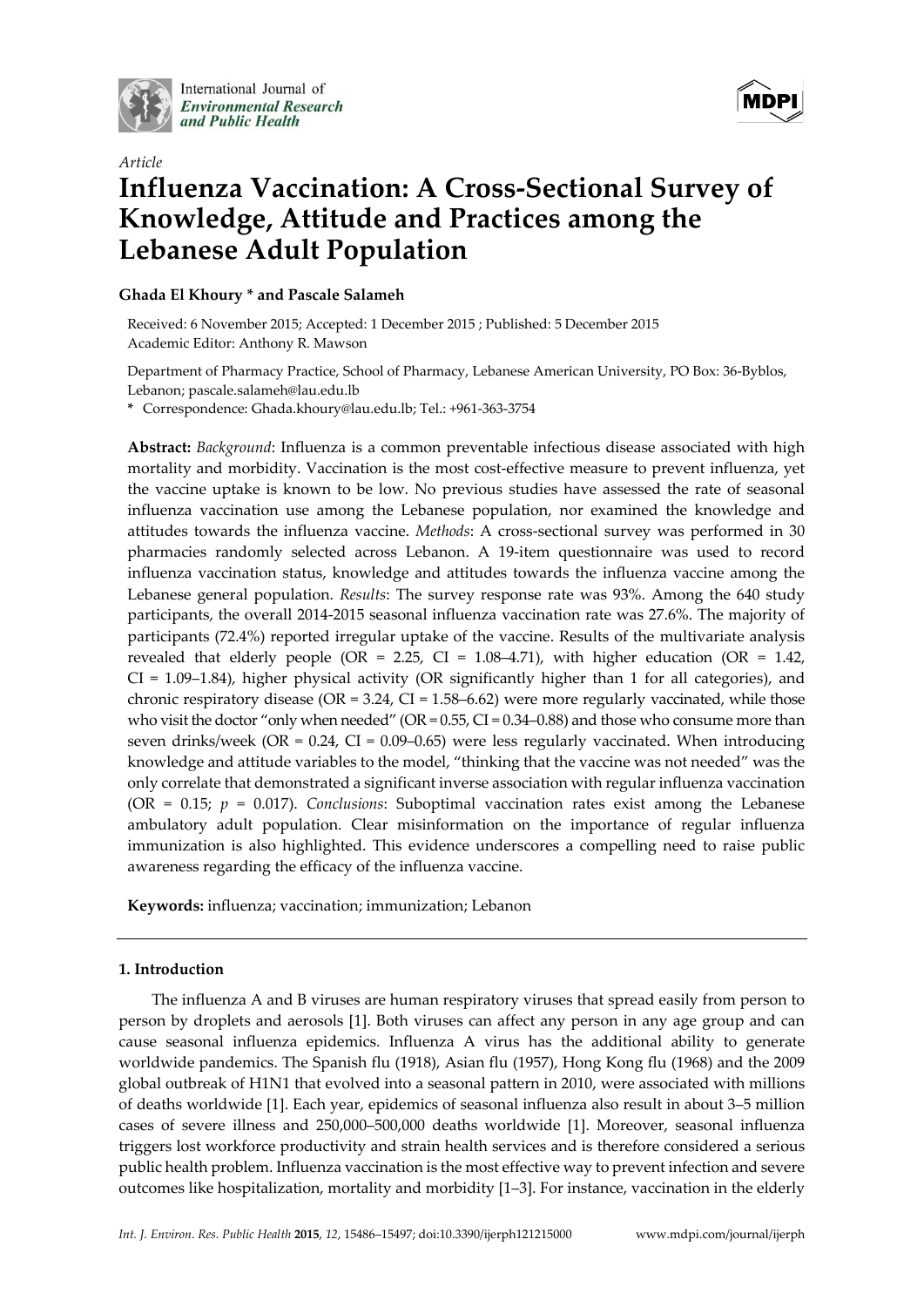was shown to decrease the risk of death from pneumococcal diseases and influenza-related complications by 50% and 80%, respectively [4].

The latest recommendations from the World Health Organization (WHO) and the U.S. Center for Disease Control and Prevention (CDC) state that individuals aged 6 months and older are encouraged to get vaccinated against influenza in attempt to expand protection to more people. It is particularly important for individuals in high-risk groups to receive the annual influenza vaccination to prevent the risk of serious complications [5,6]. High risk groups are defined as individuals highly exposed to the influenza virus and or highly prone to develop severe disease or death post-exposure [5]. Pregnant women, pediatric and elderly patients, as well as patients with chronic heart or lung diseases, metabolic diseases and immunosuppressed states are classified as high risk [5,6]. Despite clear evidence on the benefits of the vaccine, adherence to the issued recommendations is not always successful. The CDC estimates annual influenza vaccination coverage for the United States by utilizing data from several nationally representative surveys. For the 2014/2015 seasonal influenza, it was revealed, as of early November, that more than half of Americans had not yet received the recommended influenza vaccination [7]. The European CDC published a report in 2014 that included the annual surveys conducted by the Vaccine European New Integrated Collaboration Effort (VENICE) project. The report concluded that only a handful of European Member States were achieving the influenza vaccination specific targets as per the recommendations [8].

In Lebanon, influenza vaccine is paid for out-of-pocket since it is not part of the national vaccination program. Moreover, no national surveillance programs or awareness campaigns for influenza exist in the country. Data on the uptake of the influenza vaccine, knowledge and attitudes of the Lebanese population towards it, lack. A study by Romani *et al.* looked at the knowledge and beliefs of Lebanese family physicians regarding influenza vaccines and reported a clear deficiency in immunization awareness and practices [9]. In light of this, examining vaccination coverage rates as well as understanding the beliefs regarding influenza vaccine among the Lebanese community is an essential first step to postulating recommendations on vaccination practices. The objective of the proposed study is to evaluate the 2014–2015 seasonal influenza vaccination rate as well as assess the knowledge, attitudes and beliefs among a select Lebanese population towards the seasonal influenza vaccine.

## **2. Methods**

A quantitative cross-sectional research design was developed to study the influenza vaccination rate among the Lebanese general population as well as the attitudes, and knowledge towards the influenza vaccine. The study was approved by the Lebanese American University's Institutional Review Board. The purpose of the study was elucidated and participant consent was obtained prior to administering the surveys.

#### *2.1. Sample*

In Lebanon, pharmacies are considered easily accessible and constitute important frontline healthcare facilities for ambulatory patients, as the primary care services are relatively weak with only around 90 certified family physicians practicing in the country [9]. Therefore, the targeted population of ambulating Lebanese patients aged 18 years or above, was recruited from a random sample of community pharmacies across different regions of Lebanon from July to September 2015. To ensure a representative sample of adults, 30 pharmacies were randomly selected across the six Lebanese governorates: North of Lebanon, Mount Lebanon, Beirut, Beirut Suburb, South of Lebanon and Beqaa. In each pharmacy, around 20 subjects were interviewed face-to-face by pharmacy interns and were asked about their vaccination status. Since community pharmacies do not keep medical records, patients' vaccination status, their knowledge and attitudes towards the influenza vaccine were self-reported through a questionnaire.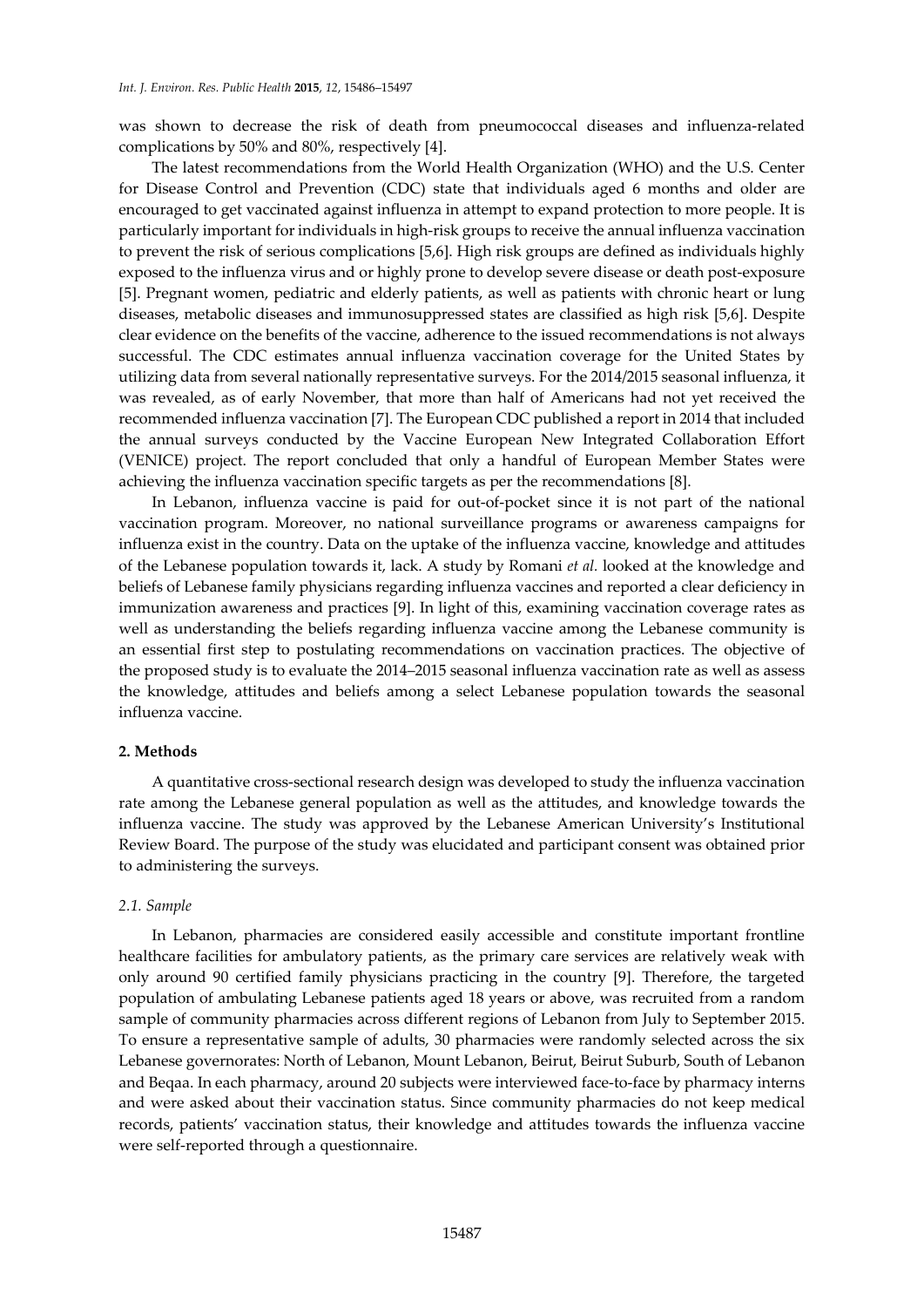#### *2.2. Instrument*

A 19-item questionnaire was developed based on available relevant literature. The instrument was used to record influenza vaccination status for 2014–2015 and assessed vaccination history. Yearly vaccine recipients were labeled as the "regular influenza vaccination" group and individuals who never or occasionally received the vaccine were the "irregular influenza vaccination" group. Knowledge and attitudes towards the vaccine among the Lebanese population were also collected.

The instrument included six parts: socio-demographics (gender, age, region, educational level, financial situation, health insurance, smoking, alcohol consumption, and physical activity), medical history (frequency of medical visits, medical conditions, medicinal drugs and indications), vaccination status (date of last vaccine received in general and influenza vaccine in particular), general knowledge of seasonal influenza. Interviewed individuals were asked if they were able to recognize the influenza symptoms, its complications, its high risk groups and its vaccine. Awareness variables were assessed as binary outcomes. Willingness to get vaccinated, the perceived barriers and vaccine information sources (physician, pharmacist, family and friends, religious groups, media, governmental agencies) were also self-reported. To evaluate the clarity of the survey queries, a pilot study was carried out on 20 volunteers. Accordingly, minor modifications were made to question wording and layout based on feedback from the respondents and interviewers.

#### *2.3. Data Analysis*

Data was entered and analyzed using SPSS software, version 22.0 (IBM Corp, Armonk, NY, USA). We used descriptive statistics to assess socio-demographic characteristics, basic knowledge, as well as perceptions especially with regard to safety and usage, and practices. Multivariable logistic regression was used to assess associations of regular vaccine use among the interviewees as a dependent variable with independent variables, using adjusted odds ratios (OR). Socio-demographic factors, current health status, and participants' attitudes towards the vaccine were the independent correlates and potential confounders. *P* values < 0.05 were considered statistically significant.

#### **3. Results**

### *3.1. Sample Description*

A total of 640 surveys were collected. The highest percentage (43%) of participants resided in Mount Lebanon (one of the major Lebanese governorates), 29.2% resided in Beirut and suburbs (the capital), while the rest resided in other Lebanese regions. Among the 640 study participants, 299 (46.7%) were males, participants age ranged between 18 and 88 years and the median age was 33 years. The sample distribution was judged to be representative of the Lebanese population in terms of age and gender, when compared to Lebanon official statistics (*p* > 0.05) [10]. Concerning the education level, 361 (56.4%) had a university degree, 181 (28.3%) reached high school, while 14.7% had low levels of education. The majority of participants (56.9%) were employed and 9.7% declared having no medical insurance. Our sample included patients belonging to high risk groups; 54 patients (8.4%) were aged 65 years or more, 75 (11.7%) had diabetes, 73 (11.4%) suffered from chronic heart disease, 40 (6.3%) had chronic respiratory disorder, 10 (1.6%) had cancer, 10 (1.6%) 9 (1.4%) chronic kidney disease and six (1%) were on chronic steroid therapy.

#### *3.2. Rates of Vaccine Uptake*

In this study, the overall 2014–2015 seasonal influenza vaccination rate was 27.6%. The majority of participants (72.4%) reported regular uptake of the vaccine. Among elderly patients aged more than 65, 35.2% received regularly the vaccine. Except for respiratory disease, the majority of patients with chronic diseases did not report receiving immunization against influenza. For instance, 79.5% of patients with heart disease, 81.3% with diabetes, 81.8% with cancer and 83.3% of patients on chronic steroid therapy did not receive seasonal influenza vaccination.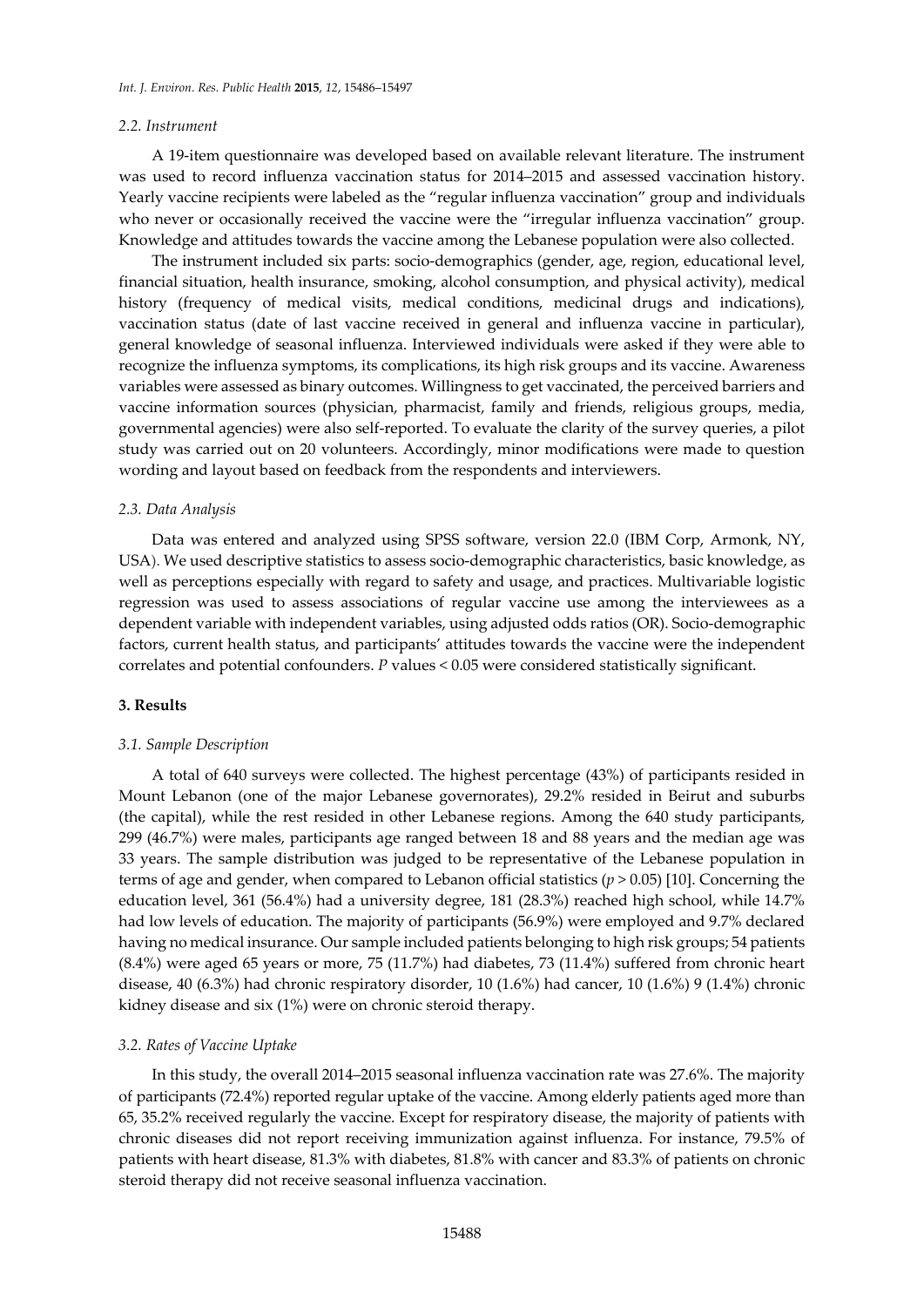| Characteristic         | Regular Influenza<br><b>Virus Vaccination 176</b><br>$(27.6\%)$ | <b>Irregular Influenza Virus</b><br>Vaccination $N = 461 (72.4%)$ | p-Value |
|------------------------|-----------------------------------------------------------------|-------------------------------------------------------------------|---------|
| Gender                 |                                                                 |                                                                   |         |
| Male                   | $75(25.1\%)$                                                    | 224 (74.9%)                                                       |         |
| Female                 | 101 (29.9%)                                                     | 237 (70.1%)                                                       | 0.177   |
| Age quartiles          |                                                                 |                                                                   |         |
| <24 years              | 50 (30.7%)                                                      | 113 (69.3%)                                                       |         |
| 24-33 years            | 51 (32.3%)                                                      | 107 (67.7%)                                                       |         |
| 34-51 years            | 40 (23.8%)                                                      | 128 (76.2%)                                                       | 0.029   |
| 52-64 years            | 16 (16.8%)                                                      | 79 (83.2%)                                                        |         |
| 65 and more            | 19 (35.2%)                                                      | 35 (64.8%)                                                        |         |
| Area of residency      |                                                                 |                                                                   |         |
| North Lebanon          | 20 (27.8%)                                                      | 52 (72.2%)                                                        |         |
| Mount Lebanon          | 85 (30.9%)                                                      | 190 (69.1%)                                                       |         |
| Beirut                 | 45 $(24.1\%)$                                                   | 142 (75.9%)                                                       | 0.366   |
| Beirut suburbs         | 11 (18.6%)                                                      | 48 (81.4%)                                                        |         |
| South Lebanon          | $8(32.0\%)$                                                     | 17 (68.0%)                                                        |         |
| Bekaa                  | $2(22.2\%)$                                                     | 7(77.8%)                                                          |         |
| <b>Education</b> level |                                                                 |                                                                   |         |
| No education           | $4(11.1\%)$                                                     | 32 (88.9%)                                                        |         |
| Below high school      | 17 (29.3%)                                                      | 41 (70.7%)                                                        | 0.004   |
| High school            | 38 (21.0%)                                                      | 143 (79.0%)                                                       |         |
| University degree      | 117 (32.4%)                                                     | 244 (67.6%)                                                       |         |
| Employment             |                                                                 |                                                                   |         |
| No                     | 69 $(25.4\%)$                                                   | 203 (74.6%)                                                       | 0.294   |
| Yes                    | 106 (29.1%)                                                     | 258 (70.9%)                                                       |         |
| Health Insurance       |                                                                 |                                                                   |         |
| None                   | $12(19.4\%)$                                                    | 50 (80.6%)                                                        |         |
| Public insurance       | 55 (22.4%)                                                      | 190 (77.6%)                                                       | 0.008   |
| Private insurance      | 107 (32.7%)                                                     | 220 (67.3%)                                                       |         |
| Financial situation    |                                                                 |                                                                   |         |
| Comfortable            | 106 (32.7%)                                                     | 218 (67.3%)                                                       |         |
| Manageable             | 60 (23.0%)                                                      | 201 (77.0%)                                                       | 0.007   |
| Difficult              | 8(16.7%)                                                        | 40 (83.3%)                                                        |         |

**Table 1.** Socio-demographic characteristics and regular vaccination.

*3.3. Association of Participants Socio-Demographic, Lifestyle Characteristics and Seasonal Influenza Vaccination*

The correlations between socio-demographic and lifestyle characteristics and regular vaccination are summarized in Tables 1 and 2, respectively. Education levels, employment status as well as perceived financial situation affected vaccination uptake. There was a clear and significantly low level of vaccination among those with a low level of education compared to more educated individuals (*p* = 0.004). Additionally, participants with no health insurance and with public insurance had a lower level of vaccination in comparison with private insurance (*p* = 0.008); moreover, people with perceived "comfortable" financial situation had higher level of vaccination (*p* = 0.007). Gender and area of residency did not affect vaccination rates, while age affected it. A lower rate of vaccination was observed with increased age, except for patients aged 65 and above who showed higher rates of regular vaccination *vs.* younger patients ( $p = 0.029$ ). Regarding social history, the highest rates of influenza vaccines were found among non-smokers and heavy smokers (*p* = 0.03). Heavy alcohol consumers presented the lowest rate of vaccination ( $p = 0.013$ ), as well as participants reporting to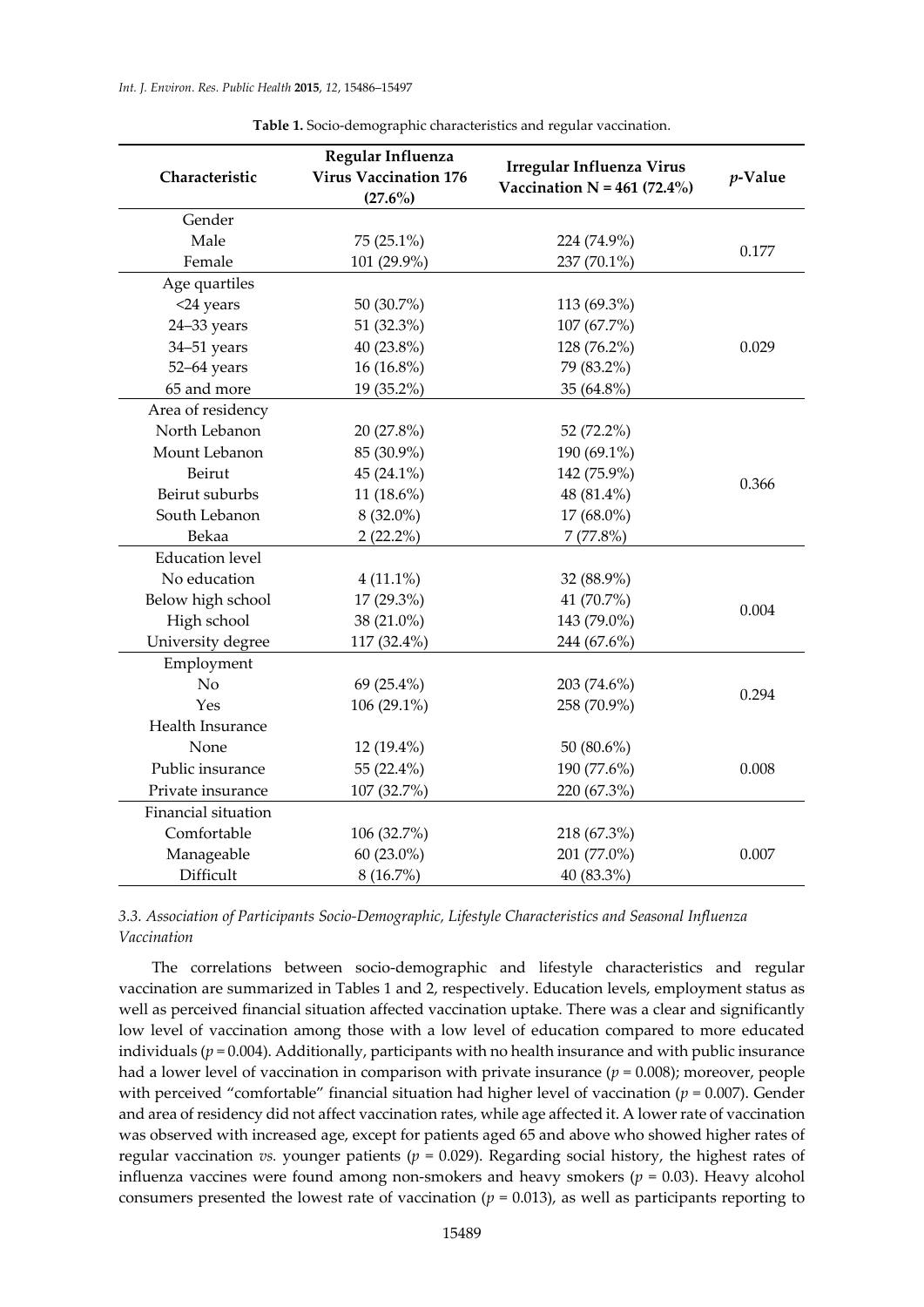never perform any physical activity (*p* = 0.001). Moreover, subjects who reported medical visits "only when needed" as opposed to routine medical visits had the lowest rate of influenza vaccination  $(p = 0.001)$ 

| Characteristic            | Regular Influenza Virus<br>Vaccination 176 (27.6%) | Irregular Influenza Virus<br>Vaccination $N = 461 (72.4%)$ | $p$ -value |
|---------------------------|----------------------------------------------------|------------------------------------------------------------|------------|
| Cigarette smoking         |                                                    |                                                            |            |
| Never                     | 115 (31.5%)                                        | 250 (68.5%)                                                |            |
| <15 cigarettes/day        | 40 $(21.6\%)$                                      | 145 (78.4%)                                                | 0.030      |
| 16-24 cigarettes/day      | 13 (19.7%)                                         | 53 (80.3%)                                                 |            |
| 25 cigarettes/day or more | $7(36.8\%)$                                        | 12 (63.2%)                                                 |            |
| Alcohol drinking          |                                                    |                                                            |            |
| <b>Never</b>              | 86 (27.5%)                                         | 227 (72.5%)                                                |            |
| 1-7 drinks/week           | 85 (30.6%)                                         | 193 (69.4%)                                                | 0.013      |
| More than 7 drinks/week   | $5(10.2\%)$                                        | 44 (89.9.2%)                                               |            |
| Exercise                  |                                                    |                                                            |            |
| Never                     | 50 (19.3%)                                         | 209 (80.7%)                                                |            |
| Less than twice/week      | 53 (29.9%)                                         | 124 (70.1%)                                                |            |
| 2-3 times/week            | 50 (35.7%)                                         | 90 (64.3%)                                                 | 0.001      |
| More than 3 times/week    | 23 (37.7%)                                         | 38 (62.3%)                                                 |            |
| Medical visit             |                                                    |                                                            |            |
| Routinely                 | 46 (33.8%)                                         | $90(66.2\%)$                                               |            |
| Once/year                 | 37 (38.5%)                                         | 59 (61.5%)                                                 | 0.001      |
| When needed               | 91 (22.8%)                                         | 309 (77.3%)                                                |            |

**Table 2.** Lifestyle characteristics and influenza vaccination.

## *3.4. Association of Chronic Disease Conditions and Influenza Vaccination*

When observing the vaccination rates among patients with specific comorbidities, there was no significant association established between chronic disease conditions and influenza vaccination, except for chronic respiratory diseases. Patients with respiratory diseases were found to have almost a double rate of seasonal influenza vaccination when compared to patients without this comorbidity (50% *vs.* 26.3%, *p* = 0.001) as shown in Table 3.

| <b>Characteristic</b> | Regular Influenza Virus<br>Vaccination 176 (27.6%) | Irregular Influenza Virus<br>Vaccination $N = 461 (72.4\%)$ | <i>p</i> -Value |
|-----------------------|----------------------------------------------------|-------------------------------------------------------------|-----------------|
| Heart disease         |                                                    |                                                             |                 |
| <b>Yes</b>            | $15(20.5\%)$                                       | 58 (79.5%)                                                  | 0.144           |
| N <sub>0</sub>        | 161 (28.7%)                                        | 400 (71.3%)                                                 |                 |
| Neurological disease  |                                                    |                                                             |                 |
| Yes                   | $2(20.0\%)$                                        | $8(80.0\%)$                                                 | $0.735*$        |
| No.                   | 173 (27.8%)                                        | 450 (72.2%)                                                 |                 |
| Diabetes mellitus     |                                                    |                                                             |                 |
| Yes                   | 14 (18.7%)                                         | 61 (81.3%)                                                  | 0.061           |
| N <sub>0</sub>        | 162 (29.0%)                                        | 397 (71.0%)                                                 |                 |

**Table 3.** Chronic disease conditions and influenza vaccination.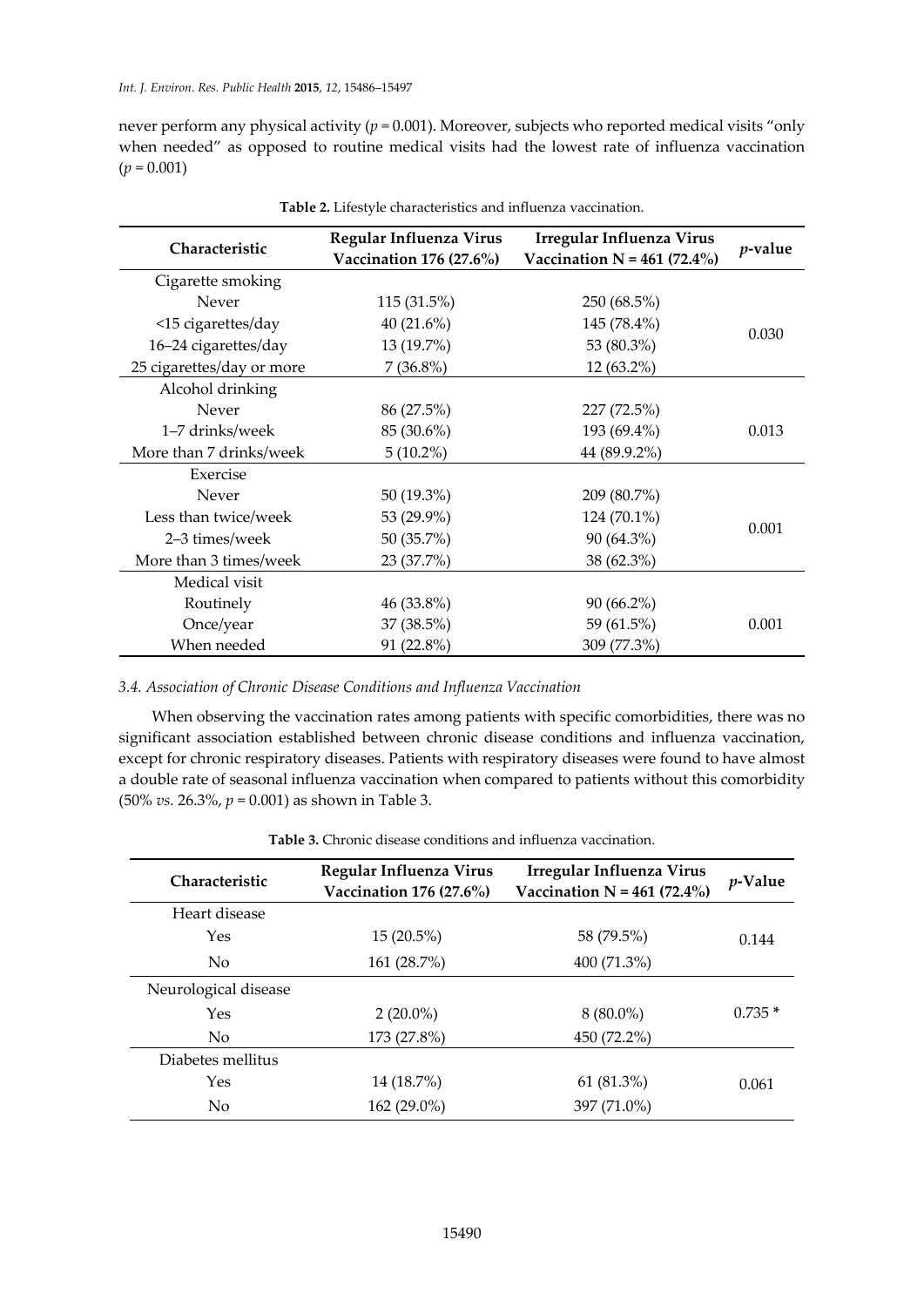| Characteristic      | Regular Influenza Virus<br>Vaccination 176 (27.6%) | Irregular Influenza Virus<br>Vaccination $N = 461 (72.4%)$ | $p$ -Value |
|---------------------|----------------------------------------------------|------------------------------------------------------------|------------|
| Liver disease       |                                                    |                                                            |            |
| Yes                 | $1(33.3\%)$                                        | $2(66.7\%)$                                                | $1.000*$   |
| No                  | 175 (27.7%)                                        | 456 (72.3%)                                                |            |
| Kidney disease      |                                                    |                                                            |            |
| Yes                 | $\mathbf{0}$                                       | $9(100.0\%)$                                               | $0.069*$   |
| No                  | 176 (28.2%)                                        | 448 (71.8%)                                                |            |
| Cancer              |                                                    |                                                            |            |
| Yes                 | $2(18.2\%)$                                        | $9(81.8\%)$                                                | $0.736*$   |
| No                  | 173 (27.9%)                                        | 447 (72.1%)                                                |            |
| Respiratory disease |                                                    |                                                            |            |
| Yes                 | $20(50.0\%)$                                       | $20(50.0\%)$                                               | 0.001      |
| No                  | 156 (26.3%)                                        | 438 (73.7%)                                                |            |
| Disease requiring   |                                                    |                                                            |            |
| steroids treatment  |                                                    |                                                            |            |
| Yes                 | 1(16.7%)                                           | $5(83.3\%)$                                                | $1.000*$   |
| No                  | 174 (27.8%)                                        | 452 (72.2%)                                                |            |

**Table 3.** *Cont.*

**\*** Fisher exact test used.

## *3.5. Knowledge, Attitude and Practice of Influenza Vaccination*

In Table 4, we present associations between knowledge, attitude and practice of influenza vaccination. A better knowledge about the influenza disease (symptoms, severity and risk) and about the vaccine (availability, efficacy and safety) is associated with higher regular vaccination rate  $(p < 0.001)$ . When assessing the vaccine source of information, we found that the pharmacist ( $p = 0.001$ ) and the physician ( $p = 0.024$ ) followed by family members ( $p = 0.025$ ) are associated with higher regular vaccination rates. The media (*p* = 0.158) and the government (*p* = 1) were not shown to have any role in disseminating information on the influenza vaccine.

| Table 4. Knowledge, attitude and practice of influenza vaccination. |  |  |  |  |  |  |  |
|---------------------------------------------------------------------|--|--|--|--|--|--|--|
|---------------------------------------------------------------------|--|--|--|--|--|--|--|

| Characteristic                                       | Regular Influenza<br>Virus Vaccination 176<br>$(27.6\%)$ | <i>p</i> -Value   |         |
|------------------------------------------------------|----------------------------------------------------------|-------------------|---------|
| Aware of influenza symptoms<br>Yes<br>N <sub>0</sub> | 168 (30.8%)<br>$6(9.1\%)$                                |                   | < 0.001 |
| Aware of influenza severity<br>Yes<br>N <sub>o</sub> | 149 (34.3%)<br>19 (12.8%)                                |                   | < 0.001 |
| Aware of influenza risk<br>Yes                       | 144 (37.8%)                                              | 237<br>$(62.2\%)$ | < 0.001 |
| No                                                   | $20(10.8\%)$                                             | 166<br>$(89.2\%)$ |         |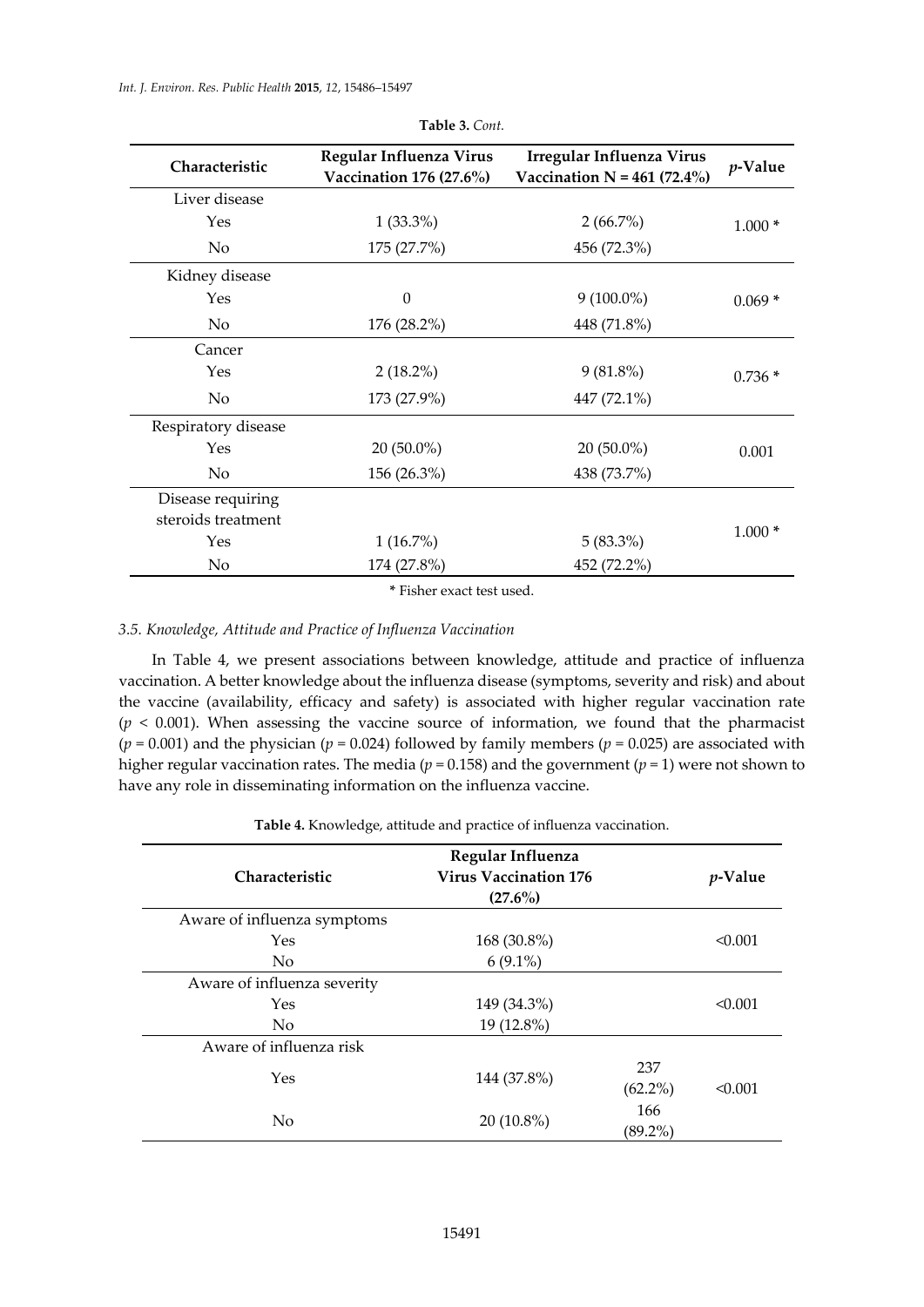| Characteristic                                    | Regular Influenza<br><b>Virus Vaccination 176</b><br>$(27.6\%)$ |                   | $p$ -Value |
|---------------------------------------------------|-----------------------------------------------------------------|-------------------|------------|
| Aware of vaccination<br>needs/availability        |                                                                 |                   |            |
| Yes                                               | 170 (29.8%)                                                     | 401<br>$(70.2\%)$ | 0.001      |
| No                                                | $5(11.9\%)$                                                     | 37 (88.1%)        |            |
| Thinks that vaccination is effective              |                                                                 |                   |            |
| Yes                                               | 145 (43.2%)                                                     | 191<br>$(56.8\%)$ |            |
| No                                                | 11 (10.3%)                                                      | 96 (89.7%)        | < 0.001    |
| Does not know                                     | 18 (9.5%)                                                       | 171<br>$(90.5\%)$ |            |
| The vaccine should be taken at a<br>specific time |                                                                 |                   |            |
| Yes                                               | 146 (42.0%)                                                     | 202<br>$(58.0\%)$ | < 0.001    |
| No                                                | 11 (13.6%)                                                      | 70 (86.4%)        |            |
| Does not know                                     | 16 (7.8%)                                                       | 188<br>$(92.2\%)$ |            |
| Thinks the vaccine is safe                        |                                                                 |                   |            |
| Yes                                               | 155 (38.8%)                                                     | 244<br>$(61.2\%)$ |            |
| No                                                | 10 (16.9%)                                                      | 49 (93.1%)        | < 0.001    |
| Does not know                                     | $9(5.1\%)$                                                      | 166<br>$(94.9\%)$ |            |
| Thinks the vaccine is for children only           |                                                                 |                   |            |
| Yes                                               | 16 (23.9%)                                                      | 51 (76.1%)        |            |
| No                                                | 144 (33.1%)                                                     | 291<br>$(66.9\%)$ | < 0.001    |
| Does not know                                     | 15 (11.3%)                                                      | 118<br>(88.7%)    |            |
| Has a fear of needles                             |                                                                 |                   |            |
| Yes                                               | $3(4.8\%)$                                                      | 59 (95.2%)        | 0.720      |
| No                                                | $8(3.9\%)$                                                      | 198<br>$(96.1\%)$ |            |
| Thinks the vaccine is expensive                   |                                                                 |                   |            |
| Yes                                               | $\boldsymbol{0}$                                                | 32 (100%)         |            |
|                                                   |                                                                 | 223               | 0.371      |
| No                                                | 11 (4.7%)                                                       | $(95.3\%)$        |            |
| Thinks there is no need for the vaccine           |                                                                 |                   |            |
| Yes                                               | 4(2.7%)                                                         | 145<br>(97.3%)    | 0.127      |
| No                                                | $8(6.5\%)$                                                      | 115<br>(93.5%)    |            |

**Table 4.** *Cont.*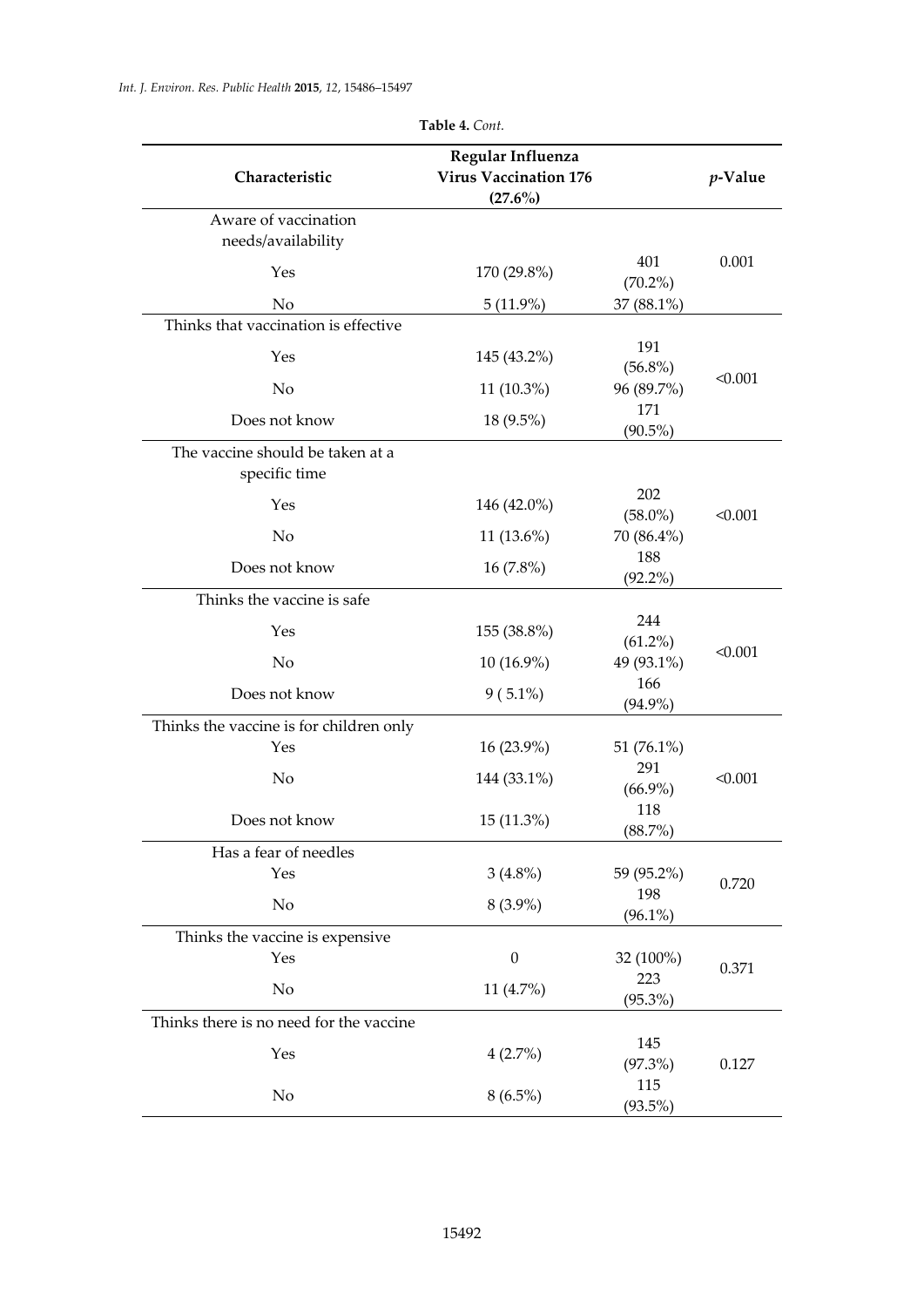*Int. J. Environ. Res. Public Health* **2015**, *12*, 15486–15497

| Characteristic                                 | Regular Influenza<br><b>Virus Vaccination 176</b><br>$(27.6\%)$ |                   | <i>v</i> -Value |
|------------------------------------------------|-----------------------------------------------------------------|-------------------|-----------------|
| Source of information is the physician         | 117 (31.0%)                                                     | 260<br>$(69.0\%)$ | 0.024           |
| Source of information is the<br>pharmacist     | 109 (33.0%)                                                     | 221<br>$(67.0\%)$ | 0.001           |
| Source of information is the<br>parents/family | 40 $(21.5\%)$                                                   | 146<br>$(78.5\%)$ | 0.025           |
| Source of information is the media             | 23 (21.9%)                                                      | 82 (78.1%)        | 0.158           |
| Source of information is the<br>government     | $2(28.6\%)$                                                     | $5(71.4\%)$       | 1.000           |

**Table 4.** *Cont.*

*3.6. Multivariate Analysis and the Correlates of Regular Influenza Vaccination*

The results of the multivariate analysis can be found in Table 5. We conducted a multivariate analysis and found in model 1, that elderly people (OR = 2.25, CI = 1.08–4.71), with higher education  $(OR = 1.42, CI = 1.09 - 1.84)$ , higher physical activity  $(OR$  significantly above 1), and chronic respiratory disease (OR =  $3.24$ , CI =  $1.58-6.62$ ) are more regularly vaccinated, while those who visit the doctor only when needed (OR =  $0.55$ , CI =  $0.34$ -0.88) and those who consume more than 7 drinks/week (OR = 0.24, CI = 0.09–0.65) were less regularly vaccinated. Other factors, such as gender, residential area, alcohol consumption, financial situation, having health insurance had no influence on the probability of vaccine uptake.

| Model          | <b>Correlates of Regular Influenza Vaccination</b> | <b>OR</b> | 95% CI         | $p$ -Value |
|----------------|----------------------------------------------------|-----------|----------------|------------|
|                | $Age > 65$ years                                   | 2.25      | 1.08–4.71      | 0.031      |
|                | Higher level of education                          | 1.42      | $1.09 - 1.84$  | 0.008      |
|                | Alcohol consumption (>7 drinks/week vs.<br>never)  | 0.24      | $0.09 - 0.65$  | 0.005      |
|                | Physical activity level                            |           |                | 0.003      |
|                | Less than twice/week vs. never                     | 1.85      | $1.13 - 3.04$  | 0.015      |
| 1              | 2–3 times/week vs. never                           | 2.46      | 1.48–4.11      | 0.001      |
|                | More than 3 times/week vs. never                   | 2.31      | 1.17–4.56      | 0.016      |
|                | Medical visits                                     |           |                | 0.004      |
|                | Once/year vs. routinely                            | 1.15      | $0.63 - 2.09$  | 0.650      |
|                | When needed vs. routinely                          | 0.55      | $0.34 - 0.88$  | 0.013      |
|                | Having a chronic respiratory disease               | 3.24      | 1.58–6.62      | 0.001      |
|                | Medical visits                                     |           |                | 0.035      |
| $\overline{2}$ | Once/year vs. routinely                            | 4.43      | $0.49 - 40.11$ | 0.186      |
|                | When needed vs. routinely                          | 0.30      | $0.06 - 1.61$  | 0.162      |
|                | Thinking the vaccine is not needed                 | 0.15      | $0.03 - 0.71$  | 0.017      |

**Table 5.** Multivariate analysis: correlates of regular influenza vaccination.

Model 1: In the stepwise descendent logistic regression to predict regular influenza vaccination, variables entered on step 1 were: gender, age, education, health insurance, financial situation, smoking, alcohol consumption, exercise, medical visits, heart disease, diabetes mellitus, kidney disease and respiratory disease. Nagelkerke R-Square = 0.143; Hosmer-Lemeshow: *p* = 0.417. Model 2: In addition to variables previously retained in model 1, knowledge and attitude variables were introduced. Nagelkerke R-square = 0.406; Hosmer-Lemeshow: *p* = 0.909.

When introducing knowledge and attitude variables to the previous model, the results showed "thinking that the vaccine was not needed" was the only correlate that demonstrated a significant inverse association with regular influenza vaccination ( $OR = 0.15$ ;  $p = 0.017$ ), while "visiting the doctor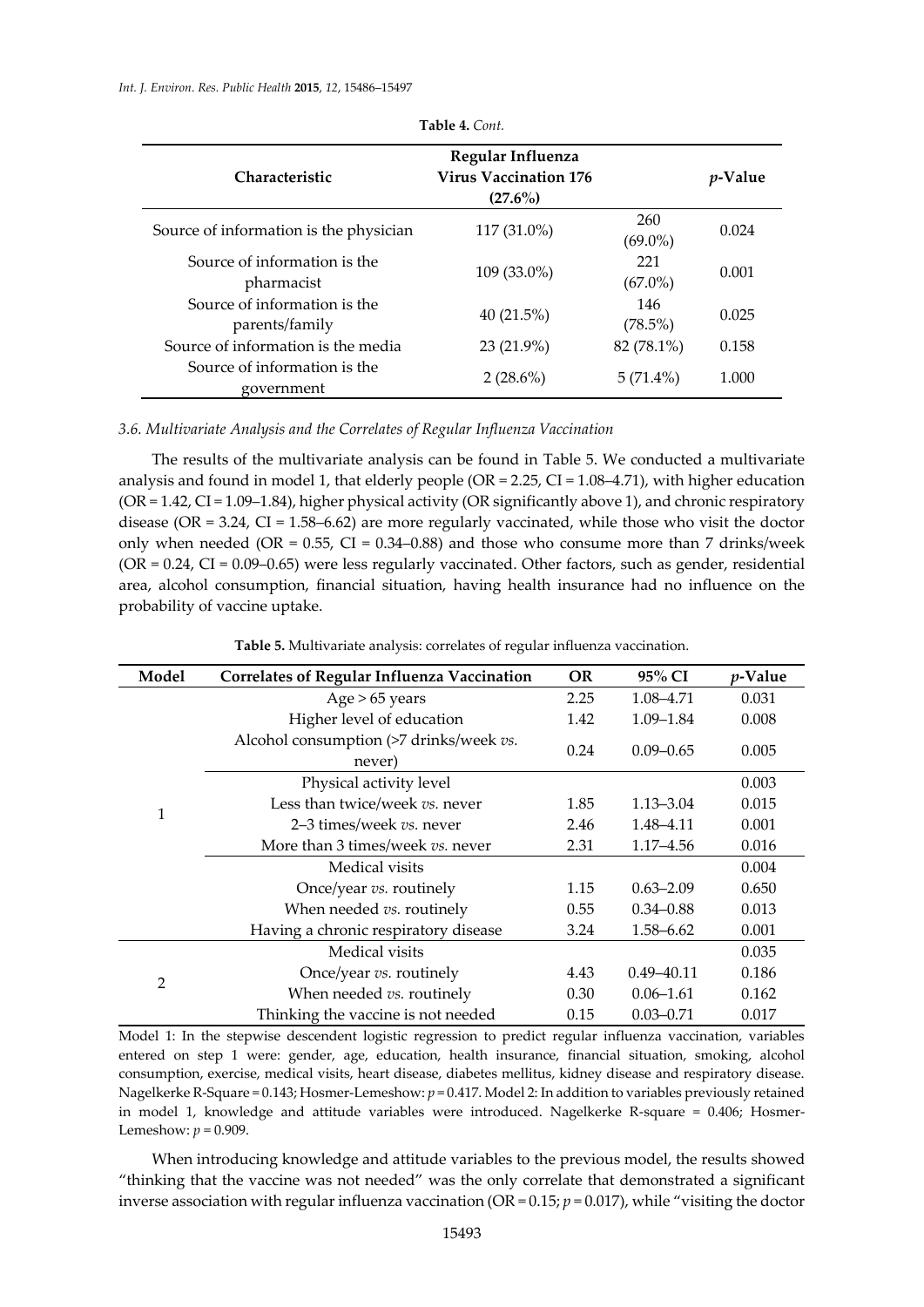only when needed" showed an inverse but not significant association; all other variables were removed from the model because they were not significantly associated with regular influenza vaccination.

### **4. Discussion**

#### *4.1. Rates of Influenza Vaccination*

The results from our study revealed an overall vaccination rate of 27.6%. This coverage might be an overestimation of the actual prevalence of vaccination in the Lebanese adult population since our subjects were interviewed in community pharmacies. Low vaccination rates are a worldwide public health problem. Continuous efforts to design and implement quality improvement interventions for increasing the rates of influenza vaccinations are being examined across nations. From patient reminder and recall systems to posters in physician offices tracking vaccination progress, no single intervention was able to solve this challenge [11–13].

Indeed, the National Internet Flu Survey sponsored by the CDC estimated a vaccination rate of the U.S adult population equivalent to 39.7% for the 2014–2015 influenza season [7]. European countries are also struggling to achieve the influenza vaccination specific targets as per the recommendations [8].

Low vaccination coverages become particularly concerning in high risk groups. In our study, elderly patients and/or patients with chronic diseases (heart disease, cancer, diabetes) or immunosuppressed statuses were also found to have suboptimal immunization rates ranging from 18.2% to 35%. For respiratory diseases, rates were improved to 50%, however still remained suboptimal. The European CDC recommended that influenza vaccination rates for winter 2014–2015 reach a target of 75% in older adults as well as in individuals with chronic conditions [8].

#### *4.2. Factors Associated with Seasonal Influenza Vaccine Uptake*

Future vaccination efforts have to particularly target subjects with low vaccine uptake. It is therefore important to recognize individuals who abstain from or oppose to receive the vaccine. Both our bivariate and multivariate analysis revealed that individuals with higher levels of education with active, non-sedentary lifestyles, non-smokers or heavy smokers, in addition to older adults (above 65 years) were positive predictors of vaccine uptake. Physically active, non-smokers, more educated individuals tend to perceive health as a priority and are able to make healthier life choices by adhering to recommendations [14].

These findings echo the results of many studies which found a strong association between low socio-economic status (SES) individuals and low vaccination rates. Indeed, Winston *et al.* documented a negative association between low SES subjects and seasonal influenza vaccination [15]. Additionally, Baudier and Leon observed much lower rates of up-to-date immunization profiles among the unemployed and those with lower educational levels [16]. The explanation to such findings can be a result of misinformation and ignorance in the low SES group [17,18]. Indeed, when examining the knowledge and attitudes of this group of participants, a clear lack of awareness on influenza disease symptoms, risks, vaccine availability, efficacy and safety was observed.

An important additional contributing factor is the accessibility to vaccination. In fact, the majority of patients with a difficult financial situation stated that they thought the vaccine was expensive: 53.6%, *versus* 10.8% in case of manageable financial situation, and 3.4% for those with comfortable financial situation (*p* < 0.001; results not shown). This factor was however overridden in the multivariable analysis by the perceived need of the vaccine.

Among patients with chronic conditions, only those with respiratory disorders were being immunized against influenza virus with statistical significance  $(p < 0.01)$ , when compared to other patients suffering from other chronic diseases. This finding highlights the need to increase immunization efforts in the chronic disease population since influenza vaccine was proven to reduce hospitalization, morbidity and mortality in the elderly as well as the chronically ill patients [1–3]. For instance, vaccination in elderly was shown to decrease the risk of death from pneumococcal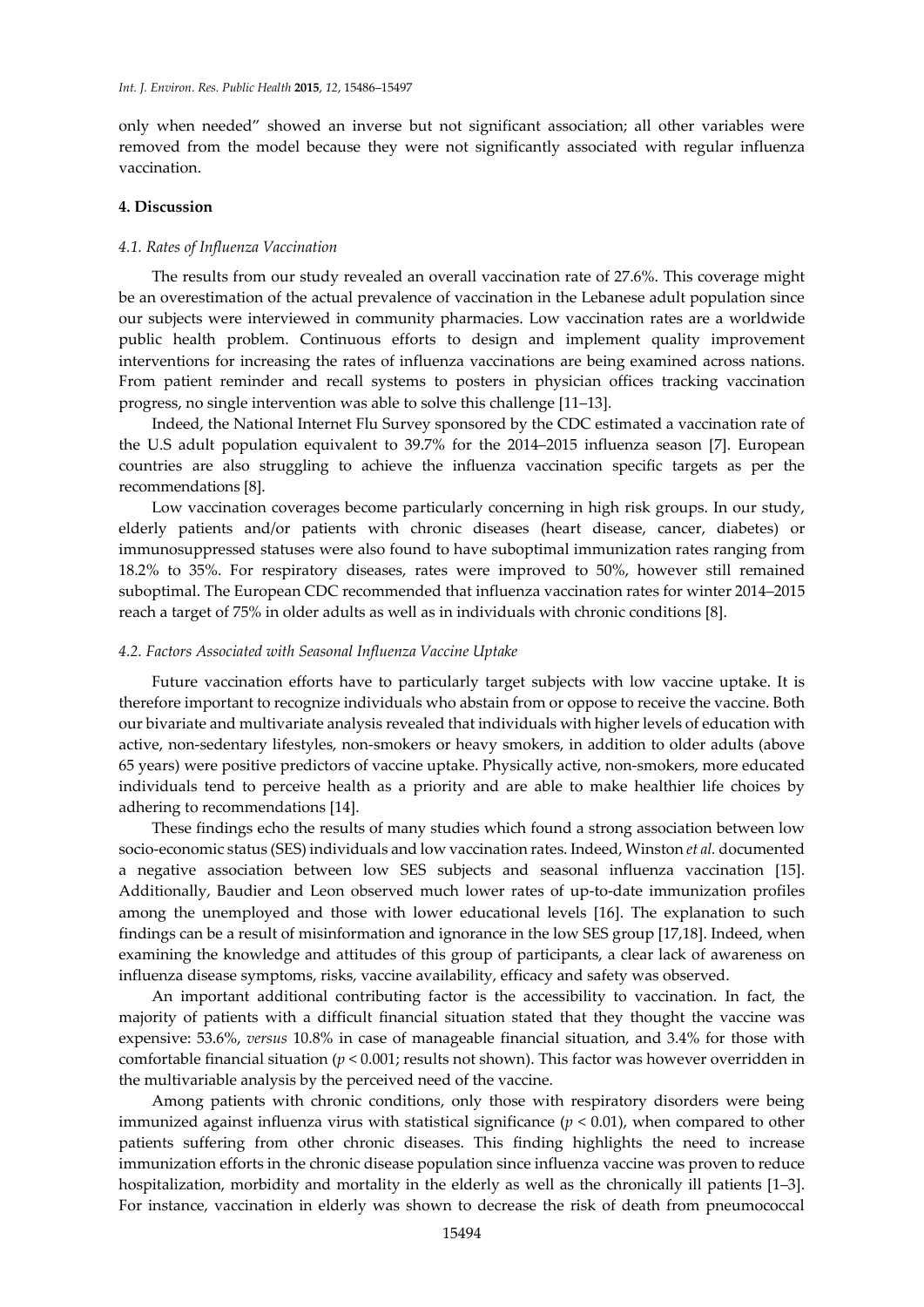diseases and influenza-related complications by 50% and 80% respectively [4]. Furthermore, routine vaccination for diabetic children and adults was proven to reduce diabetes-related hospital admission by around 79% [19].

## *4.3. Knowledge and Attitude towards Vaccination*

Our results revealed that "thinking that the vaccine was not needed" was the only correlate significantly associated with abstinence from regular vaccination. Clear misinformation exists among the Lebanese community towards the influenza vaccine. The population represented in our study falsely believed that regular influenza immunization is not essential. This evidence underscores a compelling need to raise public awareness regarding the importance of regular influenza vaccination.

# *4.4. Source of Vaccine Information*

For all our studied participants, the main sources of information regarding vaccination were the physician and the pharmacists. Moreover, individuals who regularly followed-up with their physicians benefited from the vaccination opportunities offered during routine health care visits. The role of healthcare providers in promoting and reinforcing adherence to vaccination is clearly highlighted by this observation. Other studies also suggested that healthcare providers' recommendations for regular vaccination were positive predictors to compliance [20,21]. Therefore, physicians, pharmacists, among other health care providers are invited to demonstrate knowledge of current immunization practices and recommendations. Remarkably, the role of the government, as a source of information, was revealed absent in the Lebanese community. The Lebanese ministries of health and public health should be prompted to educate the public on the importance of vaccination as well as to address the barriers to vaccine accessibility. For instance, adopting the influenza vaccine under the national vaccination program, organizing awareness campaigns and allocating national funds to cover it are essential steps.

## *4.5. Limitations*

Our study does have potential limitations. Like all pharmacy-based patient surveys, a selection bias might have occurred. Extrapolation of data may not be accurate in institutionalized or homebound subjects or those individuals less likely to visit the pharmacy. Additionally, under-or inaccurate reporting might have occurred since participants were asked to self-report their vaccination statuses and awareness variables were measured using binary outcomes. The timing of the study might have influenced the results since participants might be more aware of influenza vaccination around fall and winter. Despite the mentioned limitations, the major strength of our study resides in the fact that it was the first one to include a large number of individuals surveyed from the general population across the country and report on their seasonal vaccination attitudes and practices.

## **5. Conclusions**

The present study is the first to report the rates of vaccination among a selected Lebanese ambulatory adult population. Results showed that seasonal influenza immunization rates were low particularly among the low SES individuals. Patients with chronic diseases, other than respiratory, are sub optimally vaccinated. The major barrier to abstinence from vaccination is that the vaccine was viewed as not needed. The current results therefore emphasize the compelling need for spreading public awareness in Lebanon regarding the efficacy and benefits of seasonal influenza vaccination. Routine consultation with HCP is essential to enhance immunization opportunities. Furthermore, a collaborative effort of governmental bodies and health-care providers is recommended to educate, regulate and improve immunization practices through public and professional awareness campaigns.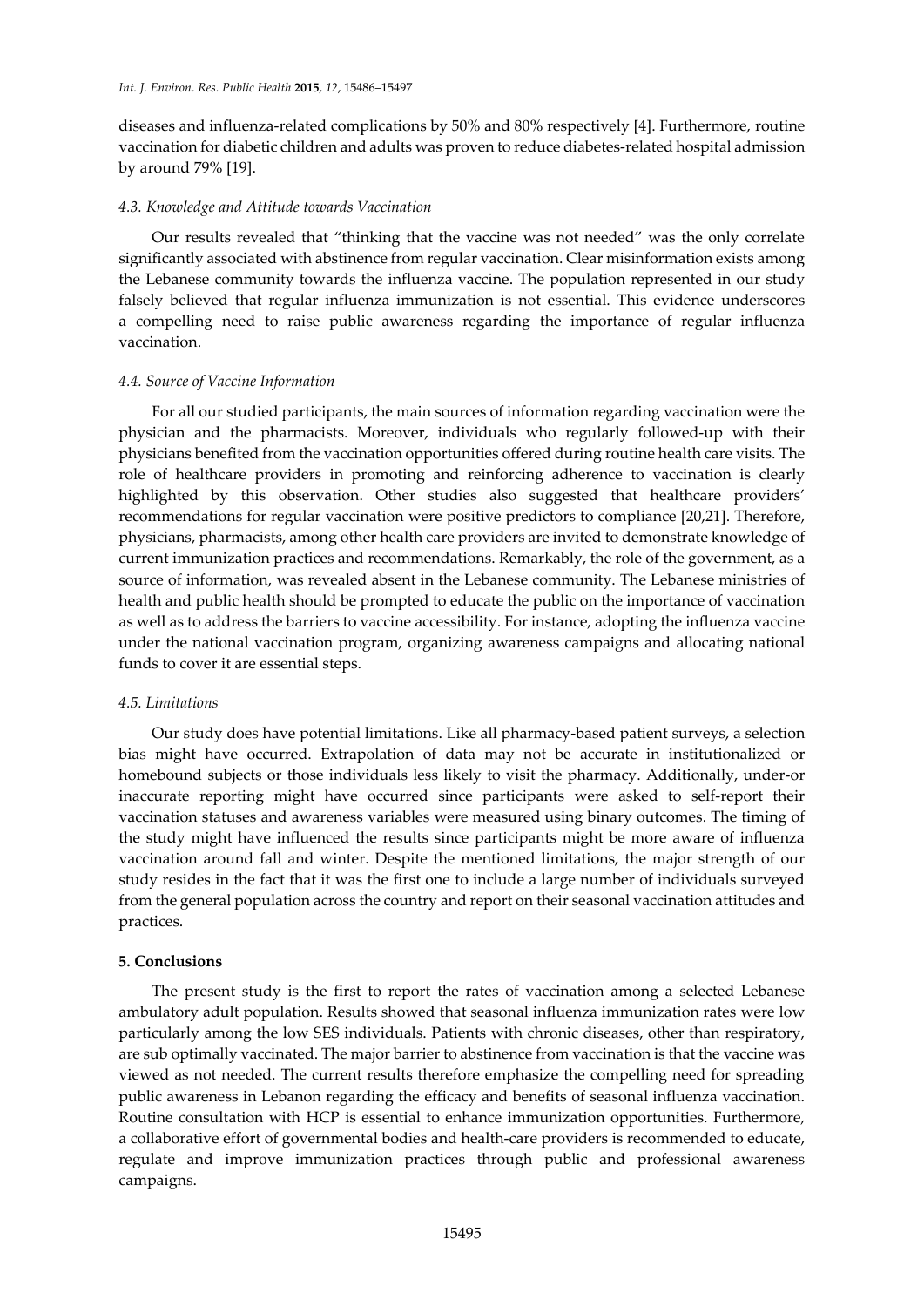**Author Contributions:** Ghada El Khoury conceived and designed the experiments; Ghada El Khoury performed the experiments; Pascale Salameh analyzed the data; Ghada El Khoury and Pascale Salameh wrote the paper.

**Conflicts of Interest:** The authors have declared no potential conflict of interest.

## **References**

- 1. World Health Organization. World Health Organization (WHO) influenza (seasonal) factsheet N211. Available online: http://www.who.int/mediacentre/factsheets/fs211/en/print.html (accessed on 4 March 2015).
- 2. Salgado, C.D.; Giannetta, E.T.; Hayden, F.G.; Farr, B.M. Preventing nosocomial influenza by improving the vaccine acceptance rate of clinicians. *Infect Control* **2004**, 25, 923–928.
- 3. Hayward, A.C.; Harling, R.; Wetten, S.; Johnson, A.M.; Munro, S.; Smedley, J.; Murad, S.; Watson, J.M. Effectiveness of an influenza vaccine programme for care home staff to prevent death, morbidity, and health service use among residents: Cluster randomised controlled trial. *BMJ* **2006**, *333*, doi:10.1136/bmj.39010.581354.55.
- 4. Kamal, K.M.; Madhvan, S.S.; Amonkar, M.M. Determinants of adult influenza and pneumonia immunization rates. *J. Am. Pharm. Assoc.* **2003**, *43*, 403–411.
- 5. Influenza Vaccines; WHO Position Paper. Weekly Epidemiological Record. 23 Nov 2012. Available online: http://www.who.int/wer/en/ (accessed on 4 March 2015).
- 6. Prevention and control of influenza with vaccines: Recommendations of the Advisory Committee on Immunization Practices (ACIP), 2010. *MMWR Recomm. Rep.* **2010**, *59*, 1–62.
- 7. National Early Season Flu Vaccination Coverage, United States, November 2014. Available online: http://www.cdc.gov/flu/fluvaxview/nifs-estimates-nov2014.htm (accessed on 4 March 2015).
- 8. European Centre for Disease Prevention and Control. Implementation of the Council Recommendation on Seasonal Influenza Vaccination (2009/1019/EU). ECDC: Stockholm, Sweden, 2014. Available online: http://ecdc.europa.eu/en/publications/Publications/Implementation-seasonal-influenza-vaccination-Council-Recommendation-Jan-2014.pdf (accessed on 4 March 2015).
- 9. Romani, M.H.; Musharrafieh, U.M.; Lakkis, N.A.; [Hamade,](http://fampra.oxfordjournals.org/search?author1=Ghassan+N+Hamadeh&sortspec=date&submit=Submit) G.N. Family physicians beliefs and attitudes regarding adult pneumococcal and influenza immunization in Lebanon. *Fam. Pract.* **2011**, *28*, 632–637.
- 10. Central Administration of Statistics in Lebanon. Population Characteristics in 2009. Available online: http://www.cas.gov.lb/index.php/demographic-and-social-en/population-en (accessed on 29 November 2015).
- 11. Jacobson, V.J.; Szilagyi, P. Patient reminder and patient recall systems to improve immunization rates. *Cochrane Database Syst. Rev.* **2005**, *20*, doi:10.1002/14651858.CD003941.pub2.
- 12. Buffington, J.; Bell, K.M.; LaForce, F.M. Genesee Hospital Medical Staff. A target-based model for increasing influenza immunizations in private practice. *J. Gen. Intern. Med.* **1991**, 6, 204–209.
- 13. Straetemans, M.; Buchholz, U.; Reiter, S.; Haas, W.; Krause, G. Prioritization strategies for pandemic influenza vaccine in 27 countries of the European Union and the Global Health Security Action Group: A review. *BMC Public Health* **2007**, *7*, doi:10.1186/1471-2458-7-236.
- 14. Peretti-Watel, P.; Raude, J.; Sagaon-Teyssier, L.; Constant, A.; Verger, P.; Beck, F. Attitudes toward vaccination and the H1N1 vaccine: Poor people's unfounded fears or legitimate concerns of the elite? *[Soc.](http://www.sciencedirect.com/science/journal/02779536) Sci. [Med.](http://www.sciencedirect.com/science/journal/02779536)* **2014**, *109*, 10–18.
- 15. Winston, C.A.; Wortley, P.M.; Lees, K.A. Factors associated with vaccination of medicare beneficiaries in five U.S communities: Results from the racial and ethnic adult disparities in immunization initiative survey. *J. Am. Geriatr. Assoc.* **2006**, *54*, 303–310.
- 16. Baudier, F.; Leon, C. Le geste vaccinal: Préserver sa place au coeur de la prévention. *Baromètre Santé***2005**, 279–296. (In French).
- 17. Elliman, D.A.; Bedford, H.E. MMR vaccine-worries are not justified. *Arch. Dis. Child.* **2001**, *85*, 271–274.
- 18. Hak, E.; Schonbeck, Y.; De Melker, H.; Van Essen, G.A.; Sanders, E.A.M. Negative attitude of highly educated parents and health care workers towards future vaccinations in the Dutch childhood vaccination program. *Vaccines* **2005**, *23*, 3103–3317.
- 19. Colquhoun, A.J.; Nicholson, K.J.; Both, J.L.; Raymond, N.T. Effectiveness of influenza vaccine in reducing hospital admissions in people with diabetes. *Epidemiol. Infect.* **1997**, *119*, 335–341.
- 20. Avelino-Silva, V.I.; Avelino-Silva, T.J.; Miraglia, J.L.; Miyaji, K.T.; Jacob-Filho, W.; Lopes, M.H. Campaign, counseling and compliance with influenza vaccine among older persons. *Clinics* **2011**, *66*, 2031–2035.